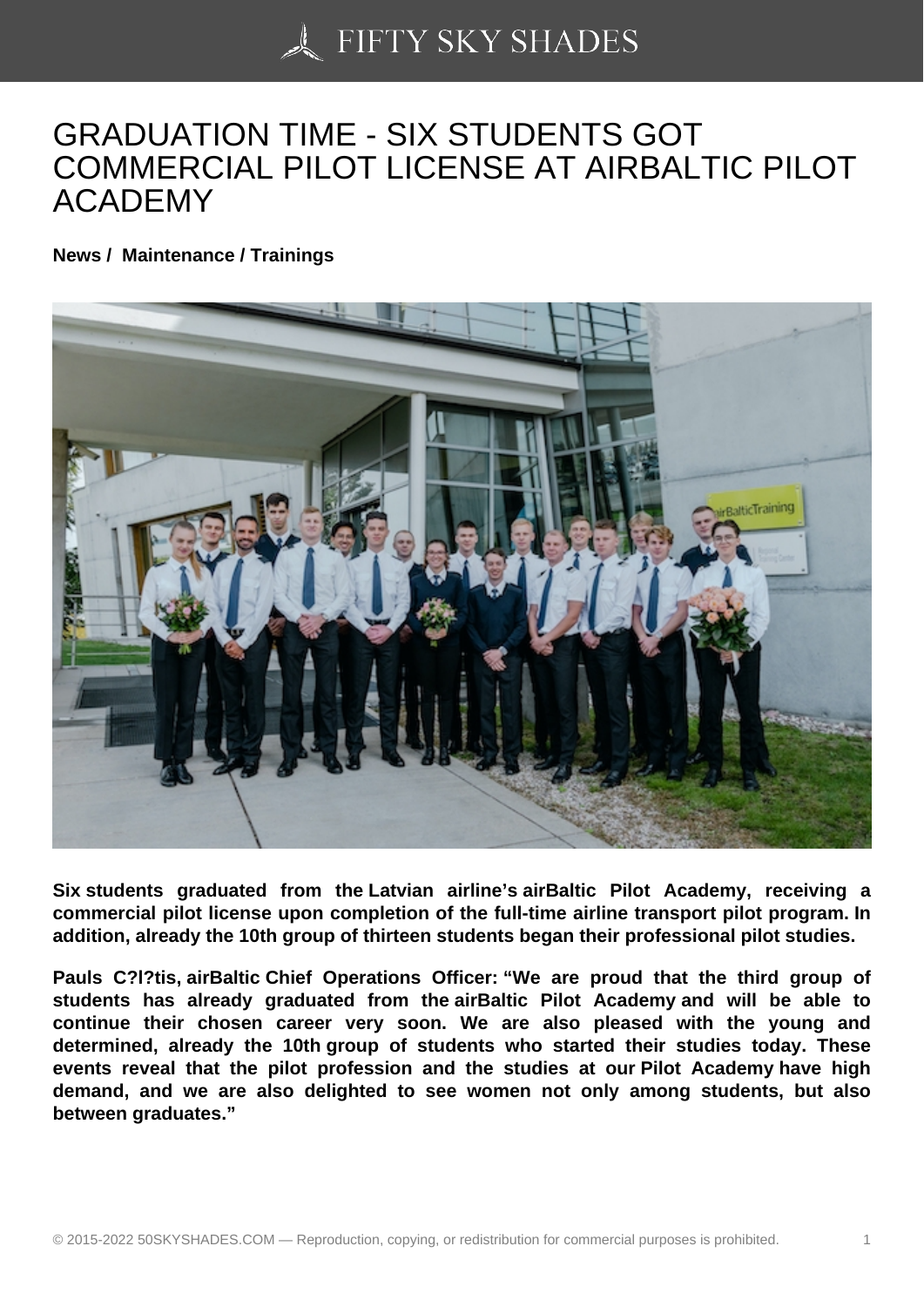Overall, there are now 90 active students at airBaltic Pilot Academy. Most of the students are from Baltic countries, however, there are students also from other EU countries such as Germany, France, Finland, Spain and Italy among others. More than 10% of airBaltic Pilot Academy students are female.

For more information and applications, please visit: http://pilotacademy.com .